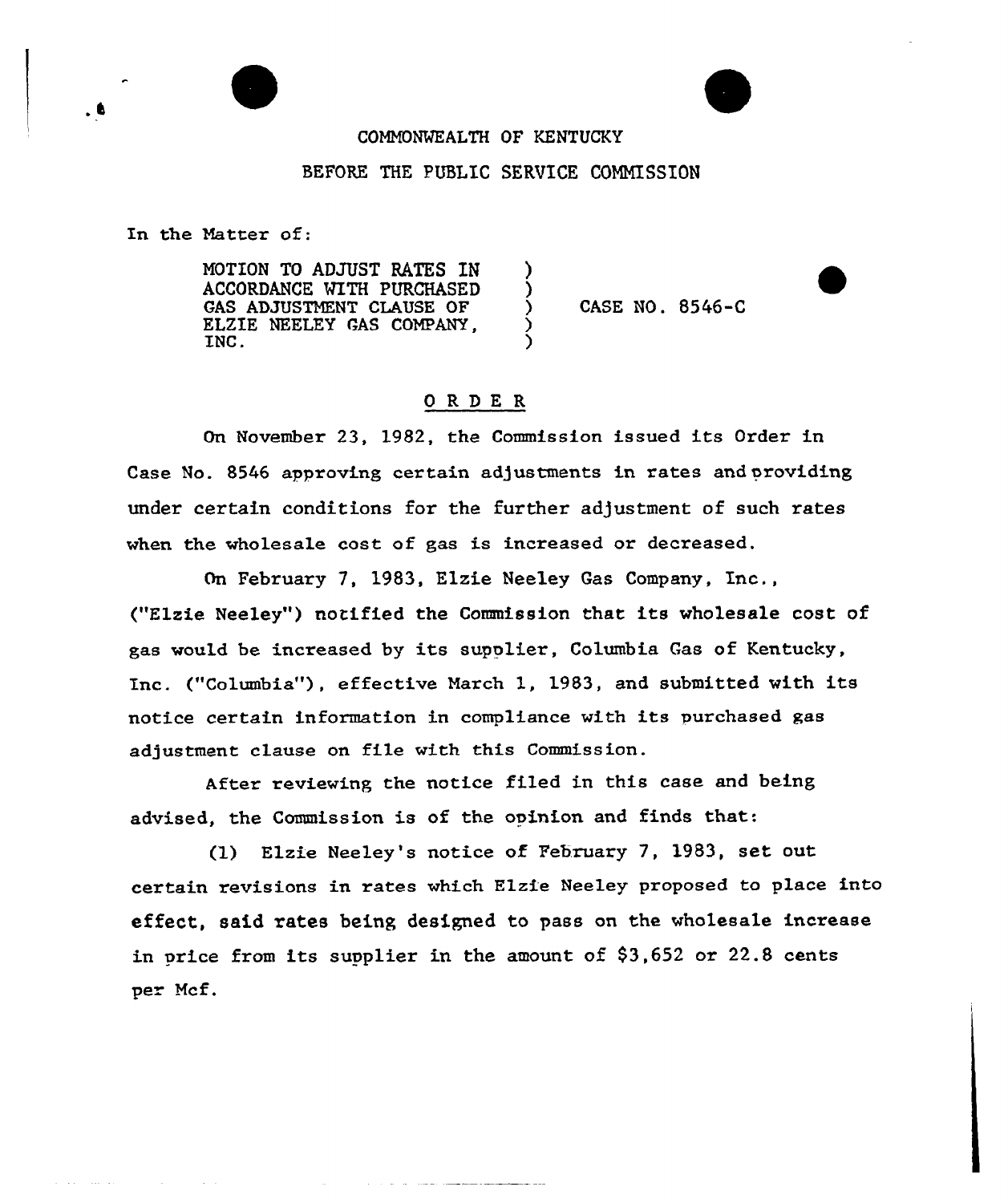(1) Elzie Neeley's adjustment in rates under the purchased gas adjustment clause approved by the Commission in its Order in Case No. 8546 dated November 23, 1982, is fair, just and reasonable and in the public interest and should be effective with gas supplied on and after March 1, 1983, subject to refund.

IT IS THEREFORE ORDERED that the rates in Appendix <sup>A</sup> be and they hereby are approved, effective for gas supplied on and after March 1, 1983, subject to refund.

IT IS FURTHER ORDERED that fox the puxpose of the future application of the purchased gas ajdustment clause of Elzie Neeley the hase rate for purchased gas shall be:

#### Commodity

Columbia Gas of Kentucky, Inc.  $$6.016$  per Mcf

IT IS FURTHER ORDERED that within 30 days after the date the incxeased cost of wholesale gas becomes effective, Elzie Neeley shall file with this Commission its revised tariff sheets setting out the rates approved herein.

Done at Frankfort, Kentucky, this 10th day of March, 1983.

PUBLIC SERVICE COMMISSION

 $G$ tr $\overline{G}$  $F$ man

Vice Chairma

'ommissioner

ATTEST:

Secretary